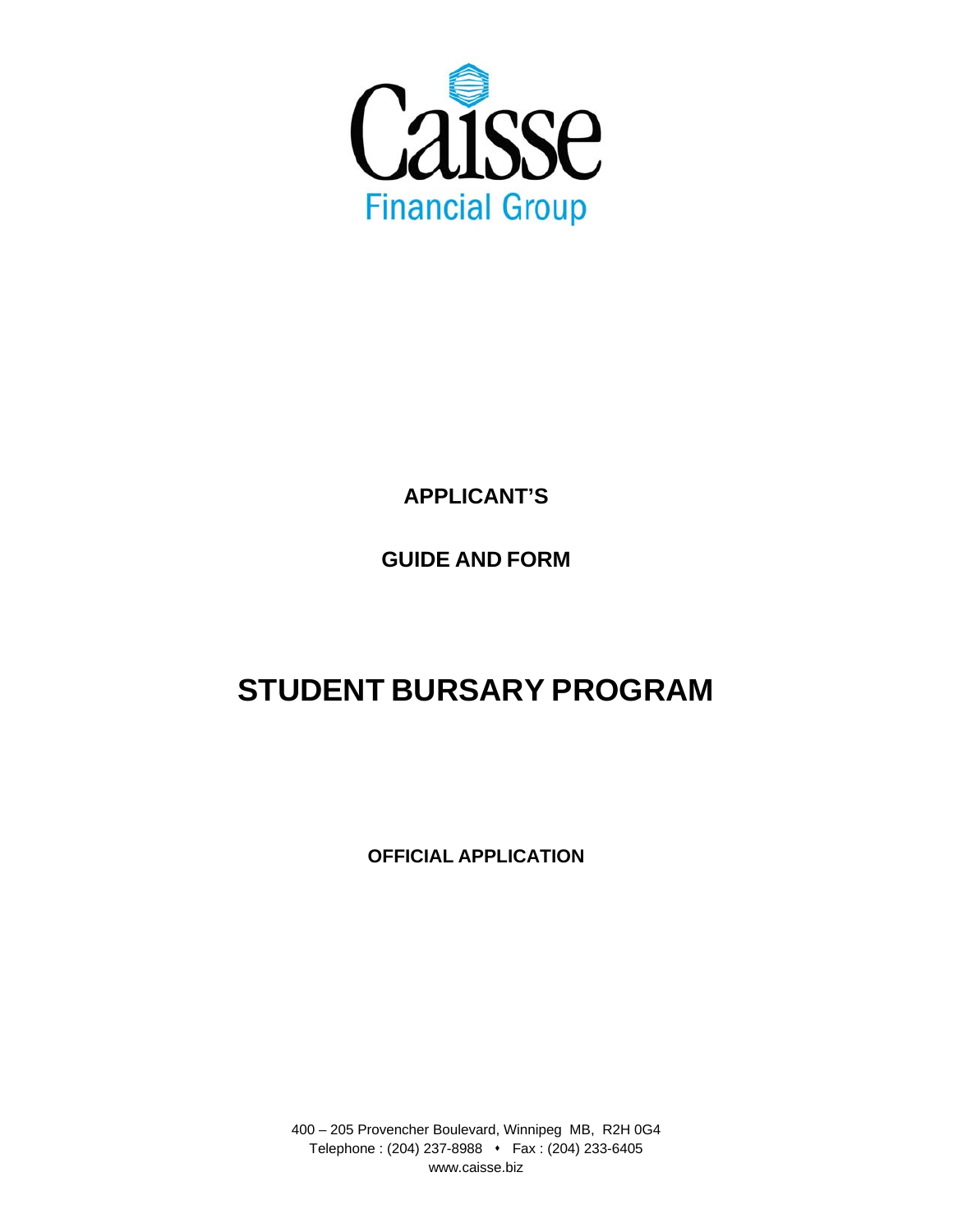

## **APPLICANT'S GUIDE**

#### **OBJECTIVE :**

Caisse Financial Group supports students enrolled in post-secondary education that have demonstrated leadership and community involvement.

#### **ELIGIBILITY**

#### **Applicants must meet all of the following eligibility criteria:**

- 1. Must be in their final year of secondary education at the time of completing an application.
- 2. Must be enrolled in an eligible post-secondary program immediately following the completion of their secondary education.

Eligible post-secondary programs are described as follows:

- a. A full time program (3 complete courses or 18 credits) at an accredited postsecondary educational establishment.
- b. A specialized program or training (minimum 8 complete and consecutive months) with a diploma or certificate upon program completion.
- 3. Demonstrates co-operative values and community involvement.

Co-operative values and community involvement may be demonstrated by way of showing leadership, mobilization, active participation or volunteerism in the applicant's school and community.

4. A strong to excellent academic average.

**Children of Caisse Financial Group employees and Board members are not eligible.**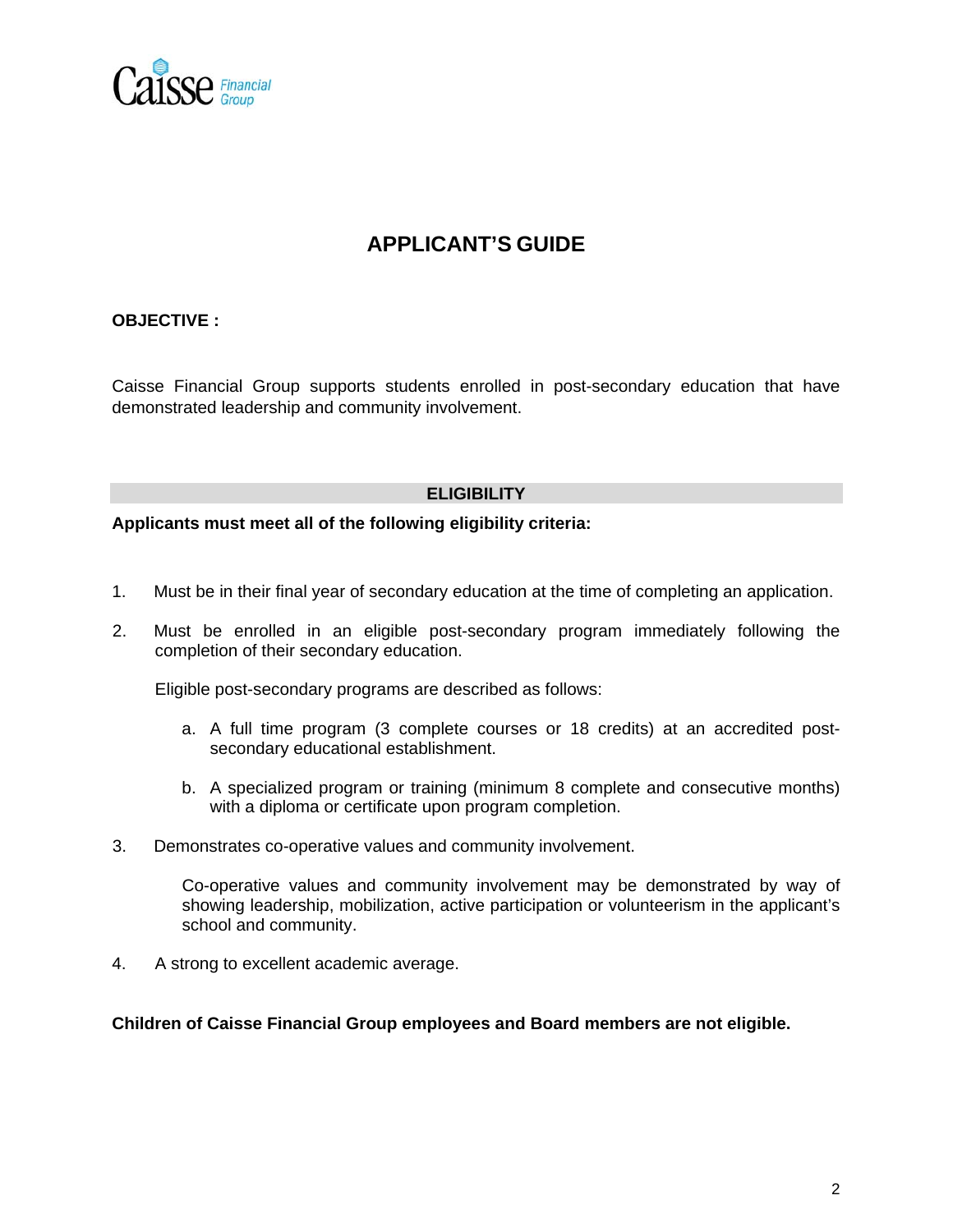

#### **BURSARY SELECTION AND REMTTANCE**

- The selection of bursary recipients will be conducted by school committees whom are mandated to ensure due process in accordance to Caisse bursary program criteria.
- School committees will review judiciously and objectively all submitted bursary applications received from their students according to established Caisse eligibility and selection criteria.
- School committees will submit their recommendations together with copies of the applications to Caisse Financial Group's administrative office no later than June  $10<sup>th</sup>$  for review and approval. The Caisse's final decision is irrevocable.
- Preference will be given to applicants that are members (or their parent(s)) of Caisse Financial Group.
- A letter of approval will be sent to the school confirming the name of the recipient of the Caisse bursary.
- A certificate will be presented to the recipient at the school's graduation ceremonies.
- The bursary will be awarded in one payment in January upon receipt of the recipient's proof of enrollment and payment of tuition, which should be forwarded to the attention of the Administration and Marketing Coordinator at Caisse Financial Group's administrative offices.

In accordance with the Privacy Act, all personal information included in the bursary application will remain confidential and be used solely by Caisse Financial Group, unless notified otherwise.

#### **BURSARY APPLICATION PROCEDURES**

- 1. The applicant for the student bursary must complete the following:
	- Fill in all sections of the application form and sign Section F: Contract
		- o Any other form will be automatically refused.
		- o All sections are compulsory; incomplete forms may be rejected.
	- Include a copy of the most recent school transcripts.
	- Submit signed application and school transcripts to your school's administrative office **NO LATER THAN JUNE 1ST.**
		- o Faxed or electronically filed documents will not be accepted.
		- $\circ$  Forms received after June 1<sup>st</sup> will not be presented to the selection committee.

The selection committee and / or Caisse Financial Group may request additional information.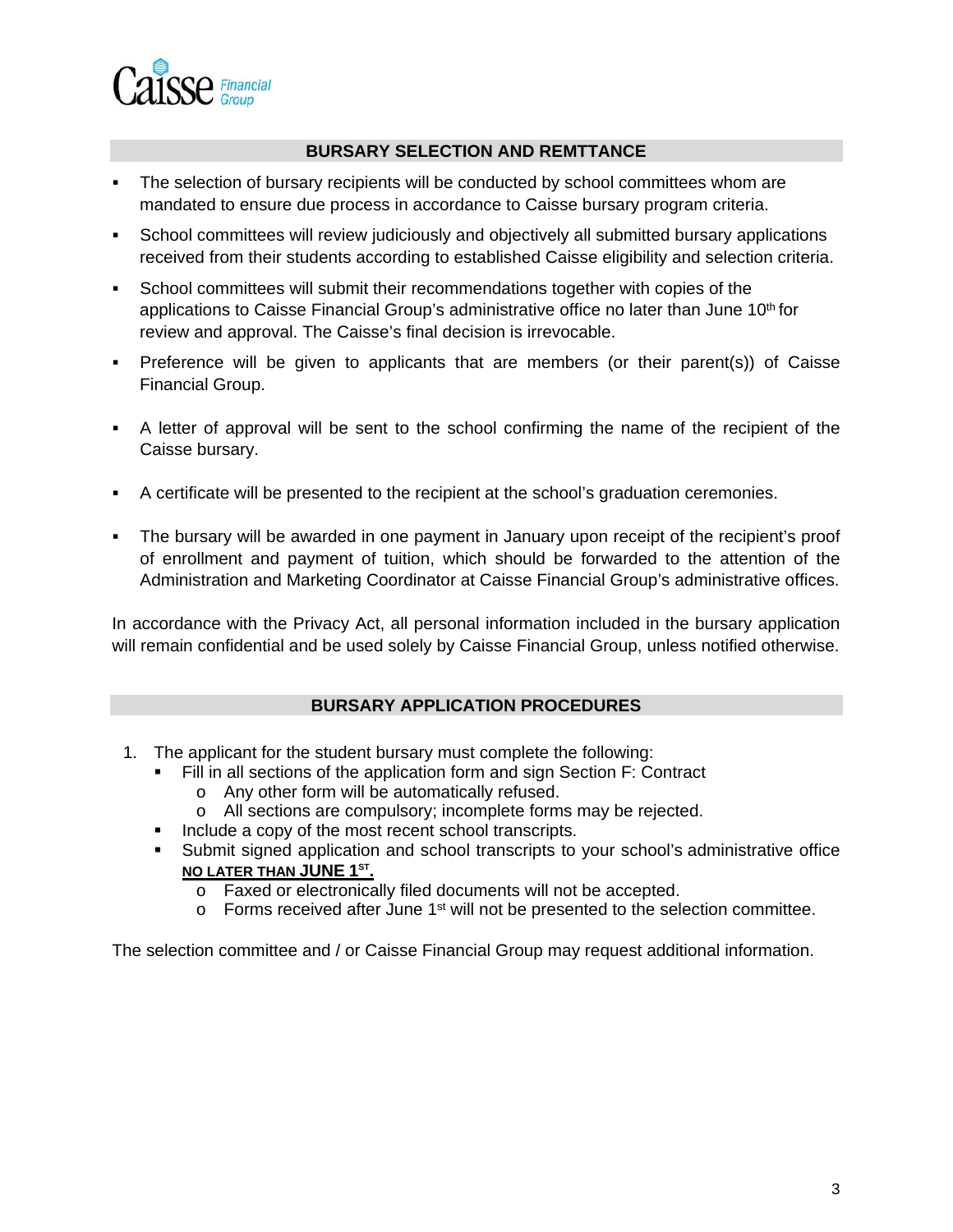

| STUDENT BURSARY                                                                                                             |                       | This section is reserved for administration          |               |             |
|-----------------------------------------------------------------------------------------------------------------------------|-----------------------|------------------------------------------------------|---------------|-------------|
| APPLICATION FORM                                                                                                            |                       | Date received: _________<br>Application N°: ________ |               |             |
|                                                                                                                             |                       |                                                      |               |             |
| <b>Section A: PERSONAL INFORMATION</b>                                                                                      |                       |                                                      |               |             |
| Name                                                                                                                        |                       |                                                      |               |             |
| <b>Address</b>                                                                                                              | P.O. Box              |                                                      | <b>Street</b> |             |
|                                                                                                                             | City or Village       |                                                      | Province      | Postal Code |
| Telephone                                                                                                                   | Home                  |                                                      | Cellular      |             |
| E-mail                                                                                                                      |                       |                                                      |               |             |
| Are you (or a parent) a member of Caisse Financial Group? $\square$ yes $\square$ no                                        |                       |                                                      |               |             |
| Is your parent employed or a Board member of Caisse Financial Group? $\Box$ yes $\Box$ no                                   |                       |                                                      |               |             |
| <b>Section B: DESCRIPTION OF POST-SECONDARY EDUCATION</b>                                                                   |                       |                                                      |               |             |
| Name of institution                                                                                                         |                       |                                                      |               |             |
| Faculty / Studies / Program                                                                                                 |                       |                                                      |               |             |
| Program duration                                                                                                            | <b>Start</b><br>date: |                                                      | End<br>date : |             |
| Academic year for which application is made<br>(1 <sup>st</sup> , 2 <sup>nd</sup> , 3 <sup>rd</sup> , 4 <sup>th</sup> etc.) |                       |                                                      |               |             |
| Cumulative average (if applicable)                                                                                          |                       |                                                      |               |             |
| Other scholarship(s) (partial or full)                                                                                      |                       |                                                      |               |             |
| Tuition (estimated or actual)                                                                                               |                       |                                                      |               |             |
| Diploma or Program Certificate                                                                                              |                       |                                                      |               |             |
| <b>Section C: SECONDARY EDUCATION</b>                                                                                       |                       |                                                      |               |             |
| Name of school                                                                                                              |                       |                                                      |               |             |
| Grade<br>Academic average                                                                                                   | 9:                    | 10:                                                  | 11:           | 12:         |

Г

University year (if applicable)  $\overline{1}$  Year  $\overline{1}$   $\overline{2}$   $\overline{2}$   $\overline{3}$   $\overline{4}$   $\overline{4}$   $\overline{4}$ 

┓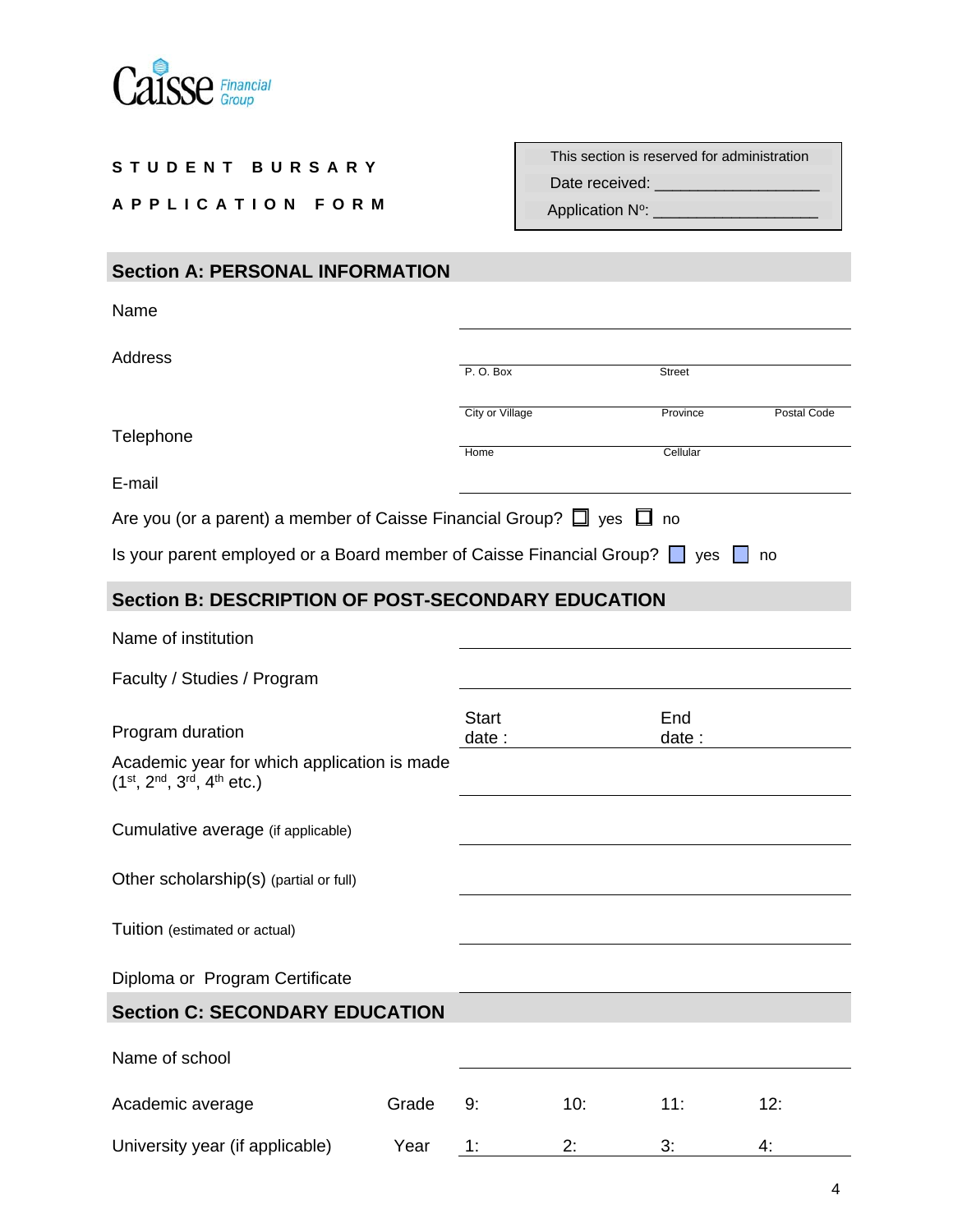## **Section D: CO-OPERATIVE VALUES AND COMMUNITY INVOLVEMENT**

Please provide specific information (dates and duration) demonstrating your leadership, mobilization, active participation or volunteerism in your school and your community.

### **Section E: OTHER INFORMATION**

Provide other details you may find pertinent to your student bursary application.